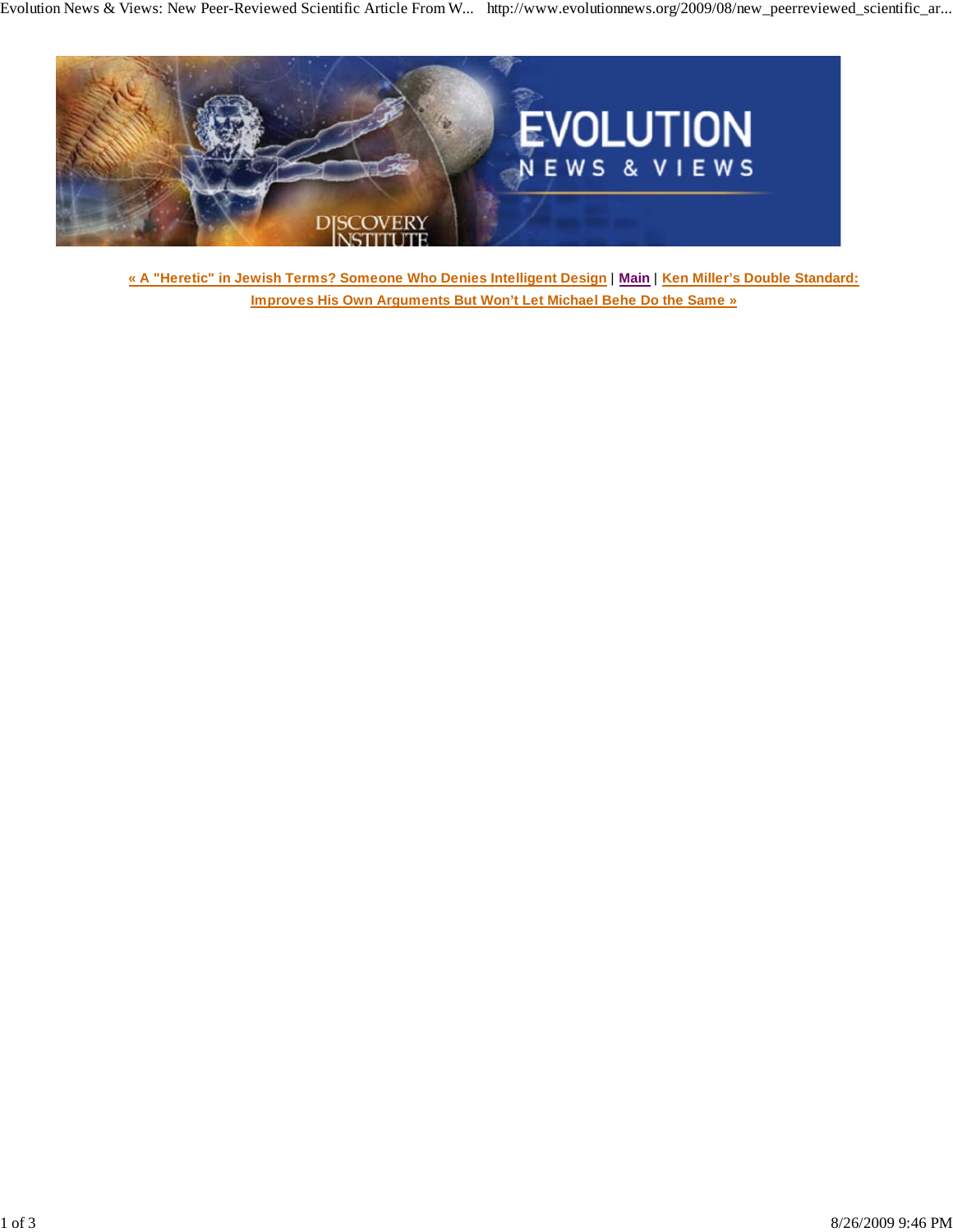## **New Peer-Reviewed Scientific Article From William Dembski and Robert Marks Challenges the Creative Mechanism of Darwinian Evolution**

A new article titled "**Conservation of Information in Search: Measuring the Cost of Success**," in the journal *IEEE Transactions on Systems, Man and Cybernetics A, Systems & Humans* by William A. Dembski and Robert J. Marks II uses computer simulations and information theory to challenge the ability of Darwinian processes to create new functional genetic information. (For a PDF of the article, see **here**.)

Darwinian evolution is, at its heart, a search algorithm that uses a trial and error process of random mutation and unguided natural selection to find genotypes (i.e. DNA sequences) that lead to phenotypes (i.e. biomolecules and body plans) that have high fitness (i.e. foster survival and reproduction). Dembski and Marks' article explains that unless you start off with some information indicating where peaks in a fitness landscape may lie, any search — including a Darwinian one — *is on average no better than a random search*.

After assessing various examples of evolutionary searches, Dembski and Marks show that attempts to model Darwinian evolution via computer simulations, such Richard Dawkins' famous "METHINKSITISLIKEAWEASEL" example, start off with, as Dembski and Marks put it, "problem-specific information about the search target or the search-space structure." According to the paper, such simulations only reach their evolutionary targets because there is pre-specified "accurate information to guide them," or what they call "active information." The implication, of course, is that some intelligent programmer is required to front-load a search with active information if the search is to successfully find rare functional genetic sequences. They conclude, "Active information is clearly required in even modestly sized searches."

This paper is in many ways a validation of some of Dembski's core ideas in his 2001 book *No Free Lunch: Why Specified Complexity Cannot Be Purchased without Intelligence* , which argued that some intelligent input is required to produce novel complex and specified information. Dembski has **blogged** about his paper at Uncommon Descent, explaining how it supports ID:

Our critics will immediately say that this really isn't a pro-ID article but that it's about something else (I've seen this line now for over a decade once work on ID started encroaching into peer-review territory). Before you believe this, have a look at the article. In it we critique, for instance, Richard Dawkins METHINKS\*IT\*IS\*LIKE\*A\*WEASEL (p. 1055). Question: When Dawkins introduced this example, was he arguing pro-Darwinism? Yes he was. In critiquing his example and arguing that information is not created by unguided evolutionary processes, we are indeed making an argument that supports ID.

The paper's abstract is as follows:

Conservation of information theorems indicate that any search algorithm performs, on average, as well as random search without replacement unless it takes advantage of problem-specific information about the search target or the search-space structure. Combinatorics shows that even a moderately sized search requires problem-specific information to be successful. Computers, despite their speed in performing queries, are completely inadequate for resolving even moderately sized search problems without accurate information to guide them. We propose three measures to characterize the information required for successful search: 1) endogenous information, which measures the difficulty of finding a target using random search; 2) exogenous information, which measures the difficulty that remains in finding a target once a search takes advantage of problem specific information; and 3) active information, which, as the difference between endogenous and exogenous information, measures the contribution of problemspecific information for successfully finding a target. This paper develops a methodology based on these information measures to gauge the effectiveness with which problem-specific information facilitates successful search. It then applies this methodology to various search tools widely used in evolutionary search.

(William A. Dembski and Robert J. Marks II, "**Conservation of Information in Search: Measuring the Cost of Success**," *IEEE Transactions on Systems, Man and Cybernetics A, Systems & Humans*, Vol. 39 (5):1051-1061 (September, 2009).)

## **Research Faced A Rocky Road to Publication**

The article was published from the work of Drs. Dembski and Marks with their **Evolutionary Informatics Lab**. A few years ago, Marks started Evolutionary Informatics Lab at Baylor University (with William Dembski) to study the ability of Darwinian evolutionary

f f